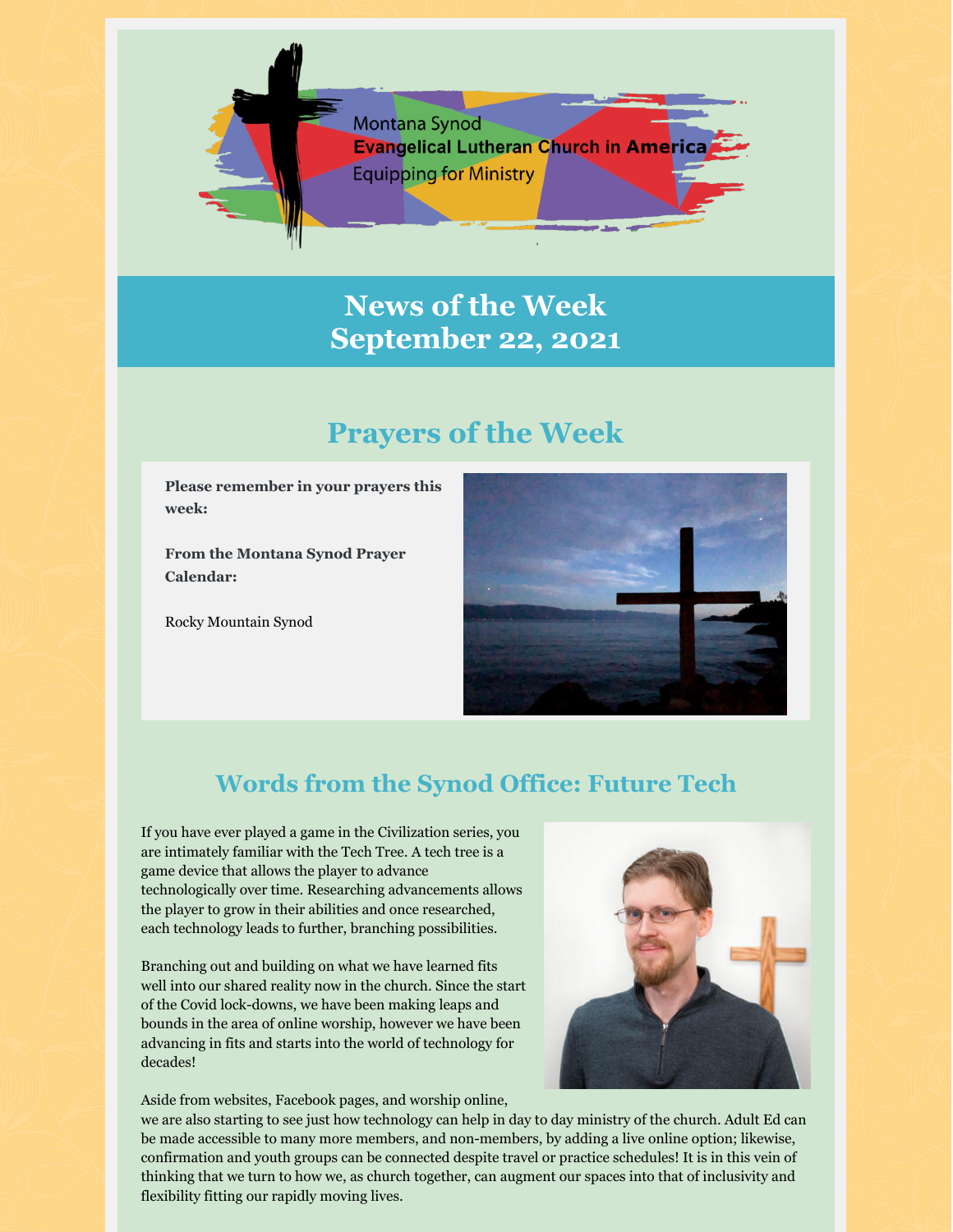We in the Montana Synod are well equipped and enabled to make these changes! My position in the Synod office, Director of Technology and Communication, allows direct consultation for you and your congregation to talk through how to upgrade in a manner specifically designed for your individual congregation. With fall programs starting up and 2022 budgeting meetings on the horizon, I encourage you to plan and experiment with the concept of dedicated equipment in the church for hybrid learning and ministry. Identifying a space in your building where a computer, webcam, and monitor/TV can be set up for meetings can greatly improve everyone's experience, instead of trying to huddle around a hastily set up laptop that no one can see. Relatively cheap tech solutions can greatly ease scheduling meetings and enhance bible study and education for all.

Of course, our churches are not identical, all have different needs and resources, and there is no one size fits all solution, so please, always feel free to contact me via email or phone to talk about what works best for your congregation. Technology always advances whether we'd like it to or not, and while we need not constantly update every year, its important to help increase our understanding and comprehension so we're not left behind. For example, with Windows 11 officially releasing October 5th, Windows 10 expiration is now counting down and will lose support in 2025. While I suggest everyone wait a bit for the bugs to be worked out, if you are using a Windows PC, consider upgrading sometime next year, it sounds like a nice after Easter project…

The Montana Synod office is here to help you and your congregation with all of these changes and whatever tech challenges we may face in the future. The ministry of the Lutheran church started out using the printing press, the most advanced communications technology available at the time. Now it is our turn to build on that tradition, branching out in new ways, building on all that we have accomplished, and discovering new ways to be church together.

Blessings to you in your emerging and adapting ministries,

Colter McCarty Director of Technology and Communication cmccarty@montanasynod.org 406-899-5254

#### **Chico Pastoral Conference Cancellation**

Dearest Colleagues,

We are sorry to say that, for the third time, the Pastoral Retreat at Chico for the first week of November has been postponed. Due to the current surges within the state's hospitals, we do not feel it is appropriate to come together at this time.

We do plan to pursue a retreat at Chico the week after Easter next year, however we are currently striving to learn how to live with Covid.

Dearest regards to you all and God's peace upon you,

Chico Leadership Planning Board

### **Bishops Convocation Information**

The Bishops convocation will be held online, November 3rd and 4th, from 9:30 to noon both days. More information to come.

Reminder to all rostered leaders, attendance at the Bishops Convocation is required.